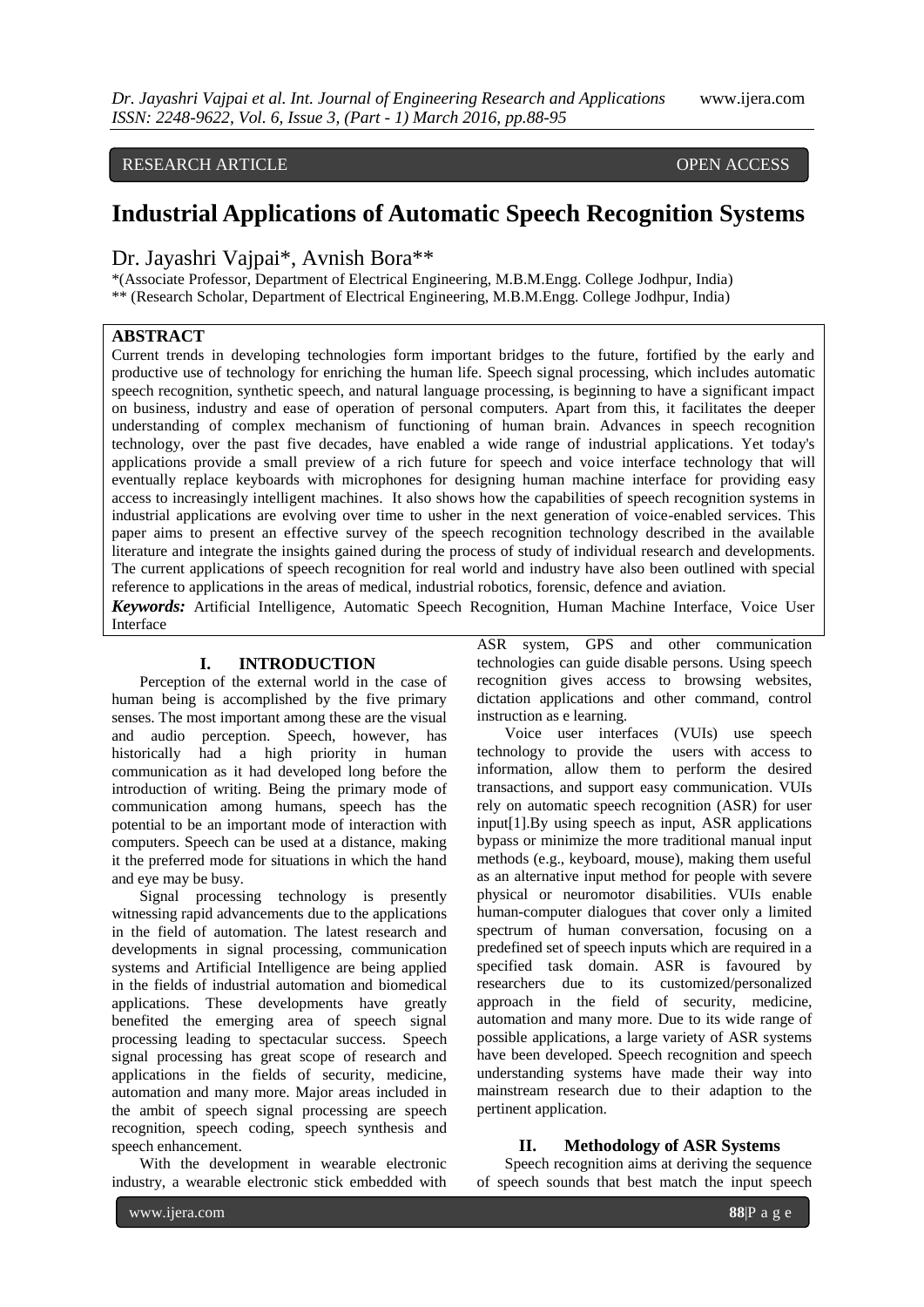sound by using pattern recognition technology. On the other hand, speaker recognition is the process of automatically recognizing who is speaking, rather than what is being spoken. Basic ASR system operates in two distinct modes: training and recognition as shown in Fig. 1. Robust features of speech utterance are extracted both in training and recognition mode. These features contain information in time and frequency domain. The template generation module uses possible variations in the utterances of the same word to find the template of feature vectors for different words, during the training phase. In the recognition phase the feature vectors are extracted to be compared with stored templates for the words and a best match is found to recognize word.



## Fig.1 Block Diagram of ASR system (a) Training Phase (b) Recognition Phase

ASR integrated with embedded technology is gaining popularity. Embedded ASR systems have

been classified by software, hardware and combined hardware- software co design [3].

The important highlights of ASR systems which make them preferable in various application areas are:

- Users do not need a specialized skill, like typing, to use speech recognition systems. For most people, speech is an inherent skill that comes natural by and is cultivated from an early age.
- Using speech is significantly faster than other forms of communication like typing or writing. A user can communicate with speech up to ten times faster than writing on paper.
- ASR systems allow the use of multiple modalities, i.e., users can speak while doing other activities with their hands, legs, eyes, or ears.
- The input methods of automatic speech recognition systems are economical. Specifically, microphones and telephones are very affordable.

## **III. Applications of ASR systems**

Research on automatic speech recognition began in the early fifties with the attempt to extract the significant features from acoustic data and to classify and recognize them, by using methodologies developed in the area of pattern recognition. Later, in the seventies , the artificial intelligence technologies were applied for the design of speech understanding systems .[4] An important motivation for the research in this area is the attractive perspective of gathering a deeper understanding about the complex mechanism underlying human perception of spoken language and the characterization of speech sounds in terms of physically detectable features in the brain. The research oriented towards this goal is of great utility in psychology and in the field of development of hearing aids for the handicapped. Moreover research in speech understanding offers a good opportunity for investigating complex parallel processing systems capable of modeling human perception.

Further motivation for research in automatic speech recognition lies in its industrial application, to simplify the communication between humans and machines. Avoiding intermediate keying and handwritten steps, leads towards multiple task capability to communicate with the machine while hands or eyes can carry out other functions. Further Speech input is inherently faster than other methods. Hence, automatic speech recognition systems are gaining industrial acceptance in various sectors ranging from defence and medical to consumer products. These systems are more cost effective and often more efficient in real world applications that need to command and control with reduced human efforts. The development of faster computational capabilities of processors has also promoted in cost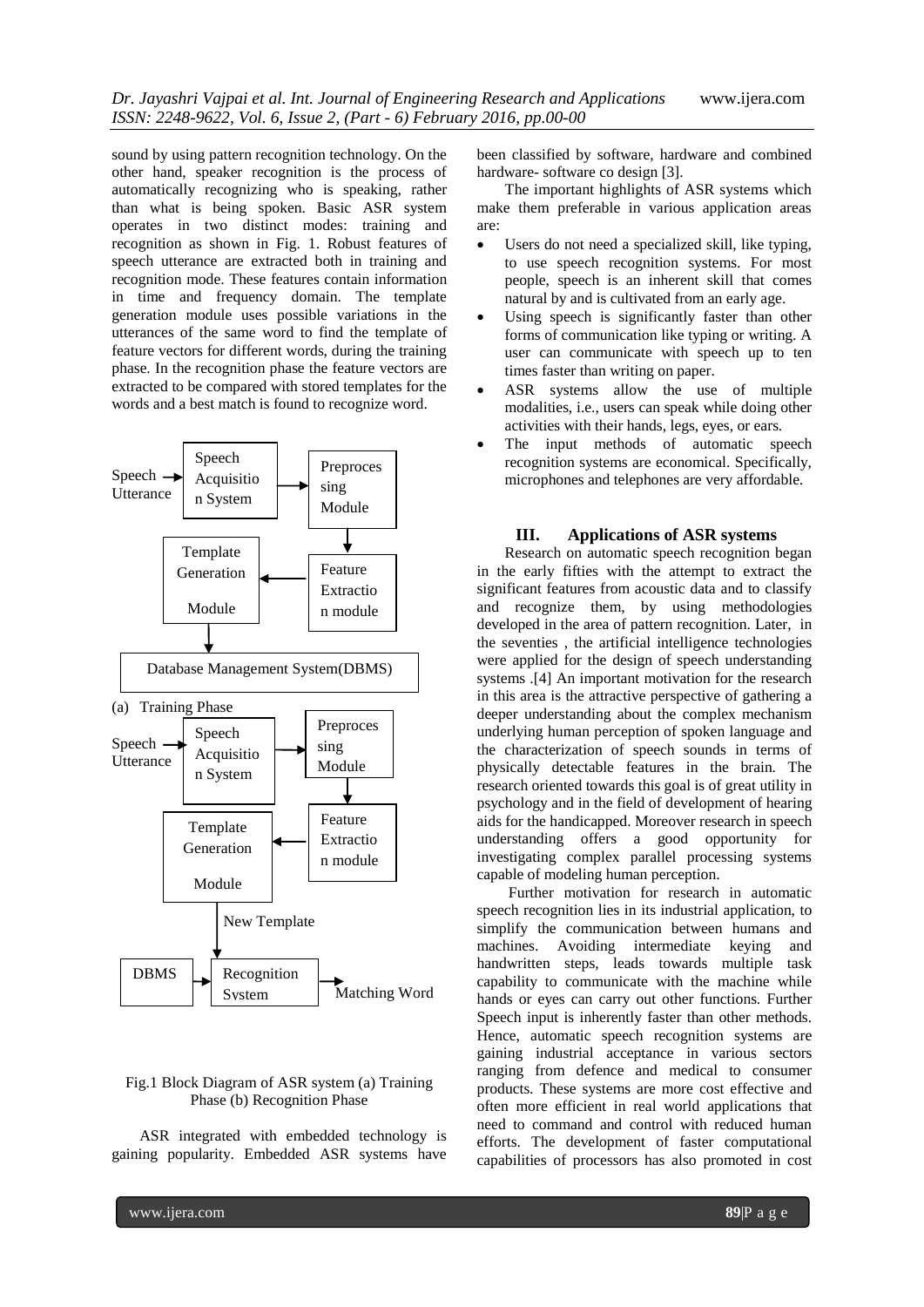effective applications of ASR systems useful for industries.

Presently ASR systems find a wide variety of applications in the following domains:

- Medical Assistance
- Industrial Robotics
- Forensic and Law enforcement
- Defence & Aviation
- Telecommunications Industry
- Home Automation and security Access Control
- I.T. and Consumer Electronics

A brief description of the developments in these areas is presented in the following subsections:

#### **A. Medical Assistance**

The main uses of speech recognition system in medical applications, that have been described in literature are for reporting, data entry and in environments where the hands of doctor or dealing person are busy. Important parameters governing applicability of speech recognition technology in medical field are accuracy, efficiency and reliability. Speech could be used as input for instrument control during surgical procedures. An automated speech recognition system in medical equipment addresses both, the ease of use and the need to keep the hands free.

Recent trends in ASR systems have been geared toward large vocabulary, speaker independence recognition. In the medical field, these innovations have primarily been incorporated into dictation systems for development of reports in areas like radiology, pathology, and endoscopy. Physician dictates directly to the computer eliminating need for transcription services and decreasing time. Adoption of this technology to control a medical instrument for a surgeon who controls a camera with speech command while operating on patient need not more than ten commands to control the camera. In some medical situations the usual methods of interacting with the computer are impractical - for example, in microscopy. Developments in ASR technology are reducing the response time and skilled man power requirement for the medical & clinical purposes.

Automatic speech recognition techniques have been used to help speech of patients with different but significant extents of speech disorder (dysglossia) and voice disorder (dysphonia) [6].ASR systems have also been tested for evaluation of voice and speech disorders in head and neck cancer that may affect speech and voice. Many cases with this disease have observed reduced articulator movement which led to reduced intelligibility. To make speech disorder assessment by speech pathologist fast and inexpensive there is need for automatic evaluation of speech and voice. The use of speech processing methods for evaluation of speech intelligibility is getting more popular in comparison with traditional

perceptual evaluation, even in severely disturbed voices and speech. [2] ASR system with Hidden Markov Model (HMM) enabled precise evaluation of speech and voice as a precondition for scientific investigations, for example, to specify the influence of therapy options, such as different surgical and nonsurgical therapies on communication experiences. Also the emotional state of the patient could be predicted with ASR methods. Increased age has been shown to have a negative influence on automatic speech recognition.

ASR systems are also being developed to serve as virtual therapists. It can validate the performance of patient in communication disorder. Aphasia is an acquired communication disorder. It affects speech and language functionalities at varying degrees. The recovery of lost communication functionalities is possible through frequent and intense speech therapy sessions. The word verification could be performed by ASR system. VITHEA system for online therapy for aphasic patients exploiting ASR has been developed at Spoken Language Systems Lab Portugal has achieved significant success. [7]

#### **B. Industrial Robotics**

Today, powerful and inexpensive microprocessors and improved algorithms are driving commercial applications in computer command, consumer, data entry, speech-to-text, telephone, and voice verification. Robust speaker-independent recognition systems for command and navigation in personal computers are now available [8].Voice input computers are used in many industrial inspection applications where hands and eyes are busy with other tasks, allowing data to be input directly into a computer without keying or transcription. Speech recognition technology is successfully being implemented on industrial robots and is being widely accepted in various industries. The world requires better products at lower price with efficient manufacturing plants. The autonomy of the systems which requires lesser operator intervention could help in achieving the same. The trend can be witnessed in Fig.2 in the worldwide annual supply of robots.



Fig.2 Estimated Worldwide annual shipments of industrial robots [10]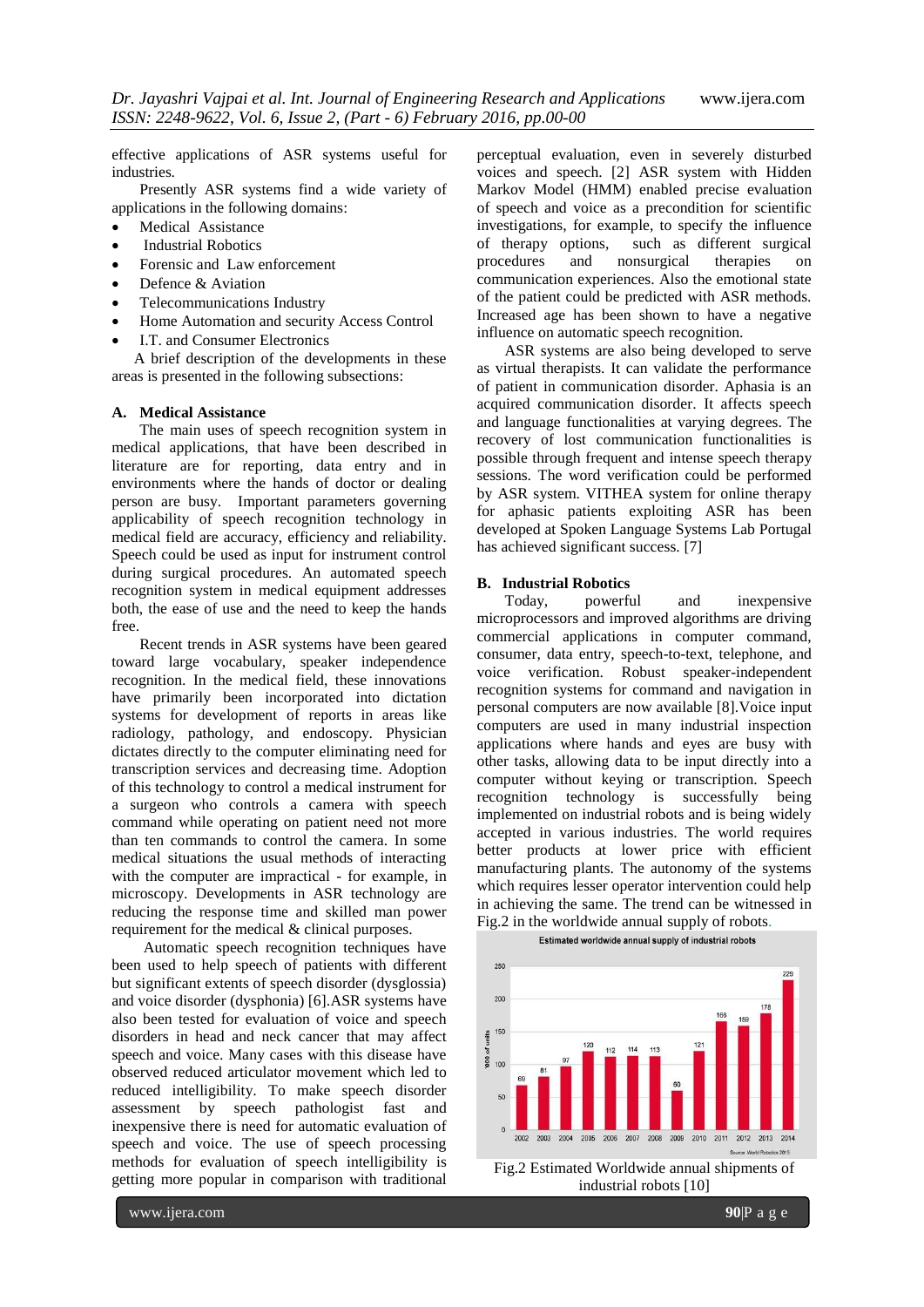Users with severe motor handicaps and general muscle degeneration are unable to steer their own wheelchair through a conventional joystick, and are often dependent on other persons. By endowing the wheelchair with new Human–Machine Interfaces (HMI) and increasing the wheelchair navigation autonomy, it is possible to contribute to the social independence of this group of wheelchair users. Currently the Robchair can navigate in dynamic environments in the presence of humans, commanded by simple low-level voice or joystick instructions [9].

#### **C. Forensic and Law Enforcement**

Voice of a person can play important role in forensic applications. Collective research done by Expert Working Group for Forensic Speech and Audio Analysis (FSAAWG) within the ENFSI (European Network of Forensic Science Institutes) by the Netherlands Forensic Institute (NFI), has shown the increasing interest in the development of automatic forensic voice comparison systems. Notably, Forensic speaker recognition (FSR) is the process of determining suspected speaker. Forensic automatic speaker recognition (FASR) is the term used when automatic speaker recognition methods are adapted to forensic applications. FASR is used for judicial and law enforcement purposes for identification of speech samples of suspected speaker. It is based on the similarity between speaker dependent features extracted from the questioned recording (trace) and speaker dependent feature extracted from the speech of suspect. [10] The process for biometric evidence (E) is shown below in the Fig.3 by using suspect R.



Fig. 3 FASR system determining biometric evidences  $[11]$ 

In forensic or investigative speaker comparison, speech utterances were earlier compared by humans but now FASR machines are being used for use in court or investigation.

#### **D. Defence & Aviation**

The application of speech recognition in aviation is rapidly evolving and moving toward design of future flight decks. Continuing advances in computer hardware and software are making the use of voice control applications on the flight deck more practical, flexible, and reliable. Currently, several military applications are using ASR to provide additional methods to support the Human Machine Interface (HMI) to reduce the workload on the pilot in advanced aircrafts.

Boeing is incorporating ASR into the new Joint Strike Fighter, and the Euro fighter Typhoon is also adding this capability to its aircrafts. Even though there have been several notable applications of speech recognition in the cockpit of military aircraft, such applications will reach the level of reliability and pilot acceptance to permit their use in the civilian market. Speech recognition technology is also being used in the Joint Strike Fighter being developed by Boeing and BAe Systems. Continuous speech recognition is being integrated into the cockpit. The speech recognition system will provide selected cockpit controls sole operation by using voice commands. This speech recognition system assists the pilot by avoiding the distraction due to selected manual tasks, while remaining focused on more critical aspects of the mission. The supplier of the speech recognition system for this aircraft is ITT Industries' Voxware (formerly VERBEX) voice recognition system [13].

In the mid 1990s, NASA performed experiments using speech recognition and voice control in aircrafts. The speech recognition system used for this study was an ITT VRS-1290 speaker-dependent system. The vocabulary used in this study was small, comprising of 54 words. The ASR system accuracy of 95% was achieved when tested on 12 pilots under separate load and acceleration conditions even in this nascent stage of development

Hence, the system received general pilot acceptance. Since the system was speaker dependent, the pilot had to train the speech recognizer to his unique voice patterns prior to its use. This was done at ground-based, personal computer support stations to create a voice template for a specific pilot. The created voice template was transferred to the aircraft prior to flight, via a data loader.

#### **E. Telecommunications Industry**

The world of telecommunications as well as of speech recognition is rapidly changing and evolving. Early applications of the technology have achieved varying degrees of success.

Speech recognition was introduced into the telecommunications network in the early 1990's for two reasons, namely to reduce costs via automation of attendant functions, and to provide new revenue generating services that were previously impractical because of the associated costs of using attendants. Telecommunications services created to achieve cost reduction include automation of operator services, automation of directory assistance, voice dialling etc.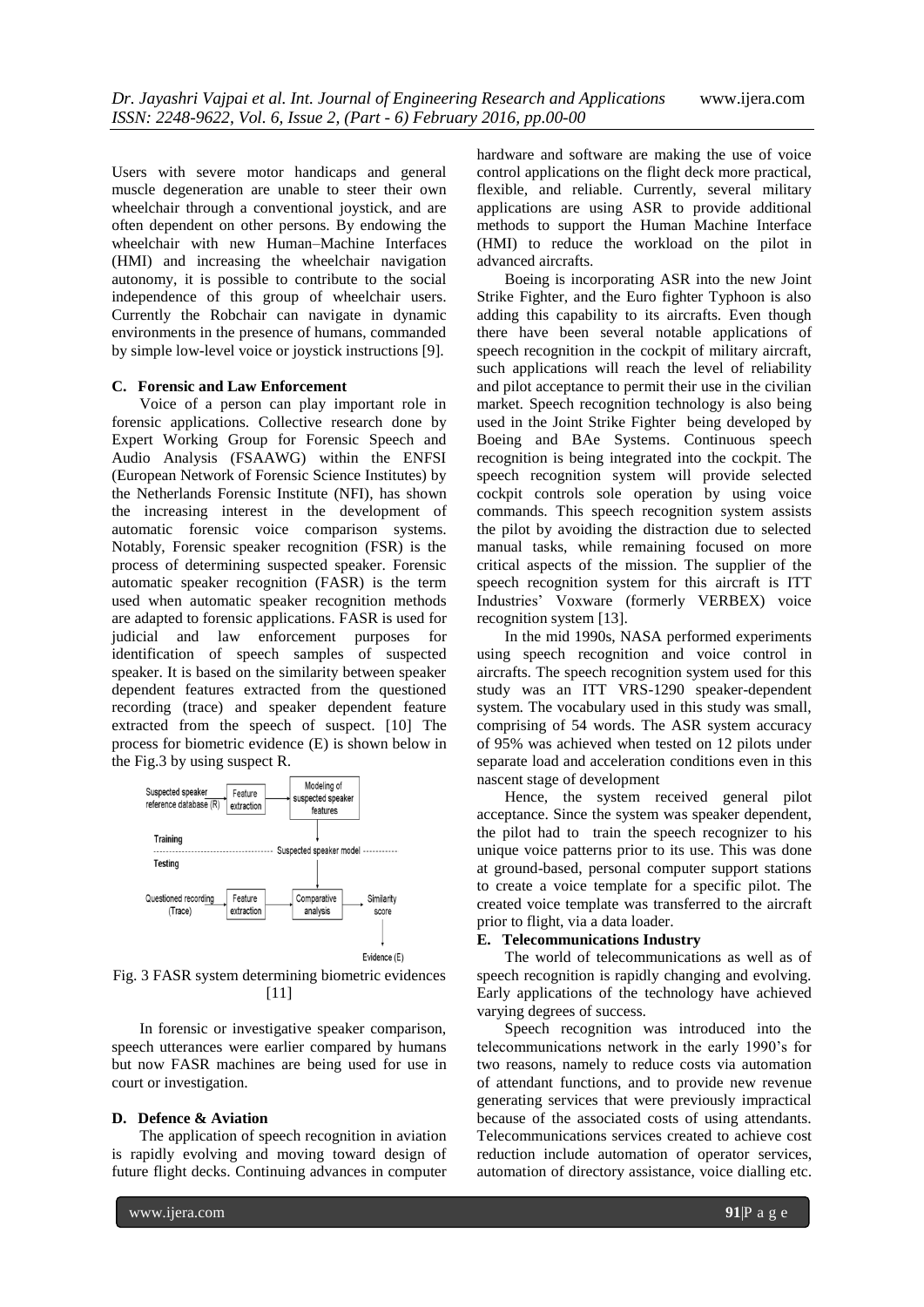Telecommunications services which were created to generate new revenue include voice banking services, voice prompter, directory assistance, call completion, information services, customer care, computertelephony integration, voice dictation. Moreover , in communication functions, voice control could be used to tune radio frequencies by calling out that frequency .The promise for the future is significantly higher performance for each of these speech recognition technology area, with more robustness to change in speakers, background noises etc. This will ultimately lead to reliable, robust voice interfaces to every telecommunications service that is offered, thereby making them universally available [14].

## **F. Home Automation and Security Access Control**

Automation industry is witnessing the application of Automatic Speech Recognition Systems in various sectors, varying from appliances in households, auto automobiles and industry. The goal of design of speaker identification based automation is to provide an efficient and convenient integration and inter-operation. ASR systems have been installed in various cars for controlling driving actions. Speech-controlled tasks in vehicles may improve driver safety by minimizing the visual (drivers' eyes-off-road time) and the manual demands of performing current in-vehicle tasks.

Speech as a biometric feature could be used for access control using ASR systems. It can provide an unconventional and more secure means of permitting entry without any need of remembering password, identity numbers, lock combination etc or the use of keys, magnetic card or any other device which can be easily stolen. However a valid person may be denied to access by mimicking, accidental changes, emotional or physical stress etc. Acoustical systems have great advantages if the perception of visual information is impaired (e.g. darkness, too much light, vibration). People with severe speech and motor impairment due to cerebral palsy suffer great difficulty in moving independently and also cannot control home electric devices. Computer has much to offer people with disability, but the standard humanmachine interface (e.g. keyboard and mouse) is inaccessible to this population. Home automation houses have been developed to apply new technologies in real environment, such as Welfare Techno Houses of Tamura et al., Intelligent Sweet Home of Park et al., Smart House of West et al. Interfaces based on gestures or voices have been widely used for home automation. Powered wheelchairs provide unique mobility for the disabled and elderly with motor impairments [1].

## **G. Information Technology and Consumer Electronics**

The developments in the computational capabilities and widespread availability of software for speech recognition have benefitted consumer products like lap-top computers and personal digital assistants. Voice recording and voice annotation are<br>being incorporated voice-powered navigation being incorporated voice-powered systems. The large variety of applications in the areas of information technology and consumer electronics have been classified and discussed in the following subsections:

 Conversational Personal Assistance for Web Content Accessibility

Speech recognition support enables internet access for the people with mobility impairments, people with visual impairments and senior citizens. This conversational assistance helps in controlling the computer on voice commands, accessing the web contents, dictation to the computer using technologies of speech recognition software. The information of the website is accessible with different speech recognition software, such as Dragon Naturally Speaking as well as Speech Recognition support available in Windows operating systems. Dragon professional speech recognition solution is commercial software product from Nuance Communications. Other service providers working with speech recognition technology are IBM, Intel, and NVIDIA (GPU) etc. It provides the flexibility for customized work as well in lesser time. Speech enabled web services allows user to access web. SALT (Speech Application Language Tag) is one such tag.

Multimedia Application

Commercial application of ASR is appearing in data centers and portable devices. Commercial availability of many-core computing platforms such as the NVIDIA GTX480 brings significant opportunities for ASR applications to perform an order of magnitude faster when efficiently implemented on GPUs as compared to traditional sequential implementations running on a CPU. Such dramatic improvements in performance have allowed researchers to analyze an order-of-magnitude more data, and companies to explore new services and capabilities or provide existing services more profitably. It has been demonstrated by the researchers that the automatic speech recognition (ASR) application framework has enabled a programmer to achieve much higher speed up in application by extending an audio-only speech recognition reference implementation to an audiovisual speech recognition application. With the rapid increase in the highly parallel computation from servers to work stations to laptops and portable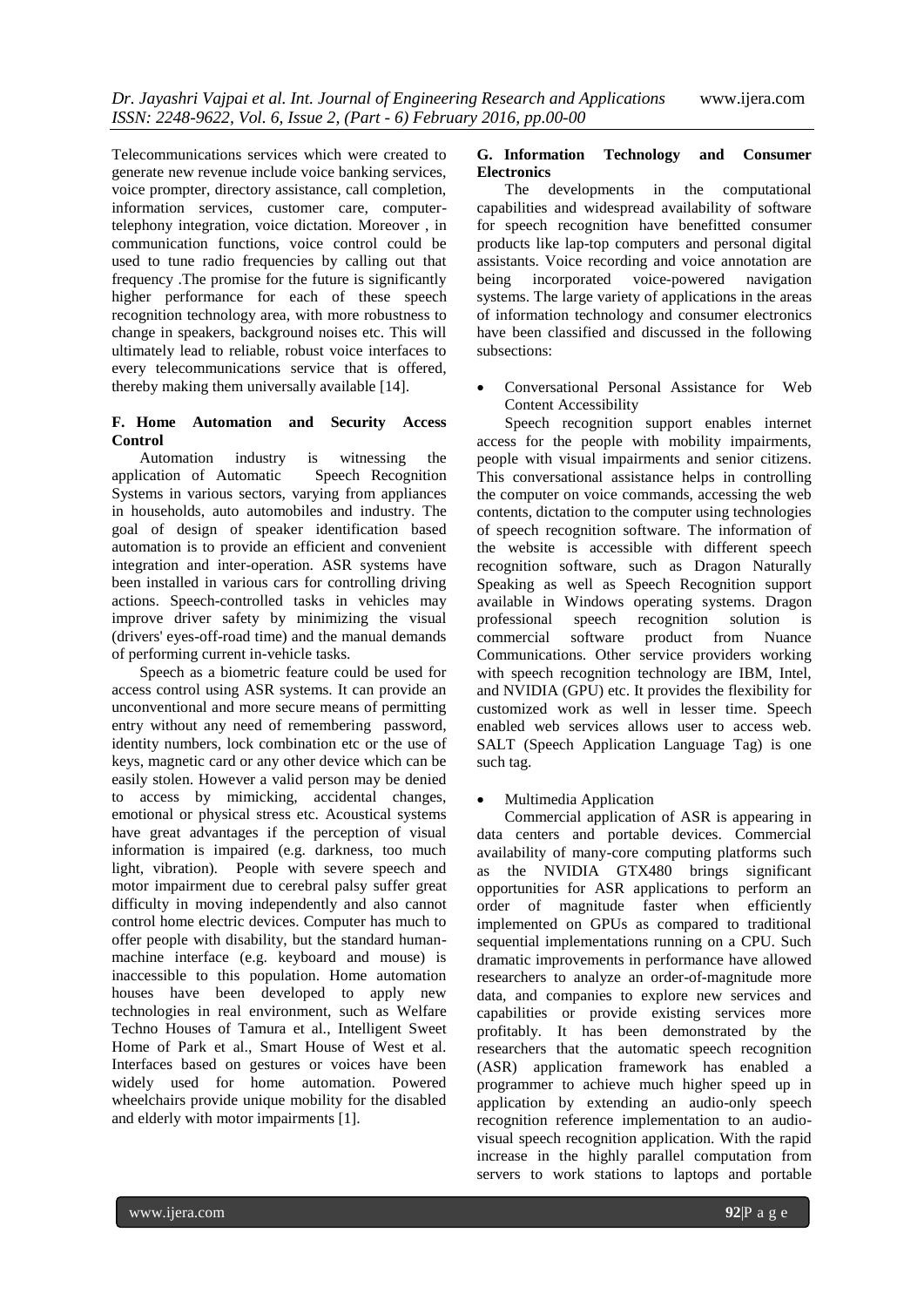devices, there will be increasing demand for adapting business and consumer applications to specific usage scenarios and speech processing technology will play an important role in this. [16]

The problem of audio information retrieval is well addressed by ASR systems. Audio information retrieval is familiar to find audio message from answering machine. A particular advantage of using ASR for audio information retrieval is that unlike dictation or voice-command tasks most or all of the desired audio is already present, and thus ASR can be performed off-line rather than in real time. However a limitation is that there can be orders of magnitude more data to actually recognize and an ASR system sufficiently fast for dictation may be far too slow to use on hours of audio at search time. [17]

## Mobile devices

There has been rapid increase in the users of mobile devices such as smart phones, internet tablets, and cell phones etc. According to the world's leading I.T. research and advisory company, Gartner [21] the sales of Smartphone has shown great increase in the past decade. There is demand of applications on mobile devices that supports speech recognition technology. The models of speech recognition with mobile devices as suggested by the different researchers are embedded speech recognition, speech recognition in the cloud, distributed speech recognition and shared speech recognition based on user adaption. Mobile devices are required to have high processing power and/or continuous network connection for better performance of the systems. There are more challenges to be faced by mobile devices to support speech recognition technology as compared to personal computer. Limited storage space, variable microphones, low processor , small cache memory variable environment due to mobility and power requirement are major challenges for better recognition of speech on mobile devices.

#### *Mobile Based Recognizers*

The following two ASR's have been successfully tested recently on mobile devices for speed and accuracy:

## *Pocketsphinx*

PocketSphinx is a small-footprint, continuous speech recognizer that is an adapted version of Sphinx-II for applications on mobile devices. It offers an easily accessible, open-source, robust mobile speech recognition solution. However, although PocketSphinx is still being improved, it is based on the older Sphinx-II engine which uses semicontinuous acoustic models.

## *SphinxTiny*

Sphinx Tiny, is designed to merge with new releases of the evolving Sphinx 3.x engine. It has

been adapted by CMU's Sphinx3.x open-source large-vocabulary continuous speech recognition system to support use on mobile computing platforms such as Nokia internet tablets or smart phones. [18]

## Search Engine

Speech technology has taken new importance due to ease of access which is any time, any place access. Speech as input could be used to search and access the information. Google, Apple & Microsoft have successfully demonstrated the use of speech in as search engine and accessing various applications on mobile devices. The products of Google: Google Now, Apple: SIRI (Speech Interpretation and Recognition Interface), Microsoft: cortana are being widely used in mobile phones. Multimodal platforms like smart phones have provided powerful interface capabilities.

# **IV. Education and Learning through ASR**

Self learning is rapidly changing from the classical book reading based learning, to the electronic learning (e learning), mobile learning (m learning) or ubiquitous learning (u learning) [20]. Speech recognition together with mobile devices has facilitated this to a great extent. Hence, automatic speech recognition technology can play important role as social impact on self learning. Speech applications are of more importance for users with low literacy. Speech recognition supported games on mobile devices could help in improving the literacy in the developing countries. Research findings suggests that practicing recalling and vocalizing words for expressing an intended meaning could improve word reading skills. More research is needed to understand how such vocabulary training can be delivered over a non-visual user-interface. It is possible to provide only phonological and not orthographic hints over a non-visual interface. [21]

## **V. Conclusion**

Automated speech recognition addresses the challenging problem of touch free human computer interaction. The keyboard and video display are even today the principal means of entering and retrieving data. The need for alternative ways of interacting with the computer is growing.

Adaption of Speech Recognition technology is increasing in various industrial applications. This paper, reviewed the important industrial application areas of ASR systems. Medical report generation systems with large vocabularies of words, are finding acceptance in many hospital emergency rooms. In the telephone market there are a growing number of important applications, including operator services and interactive voice response that use automatic speech recognition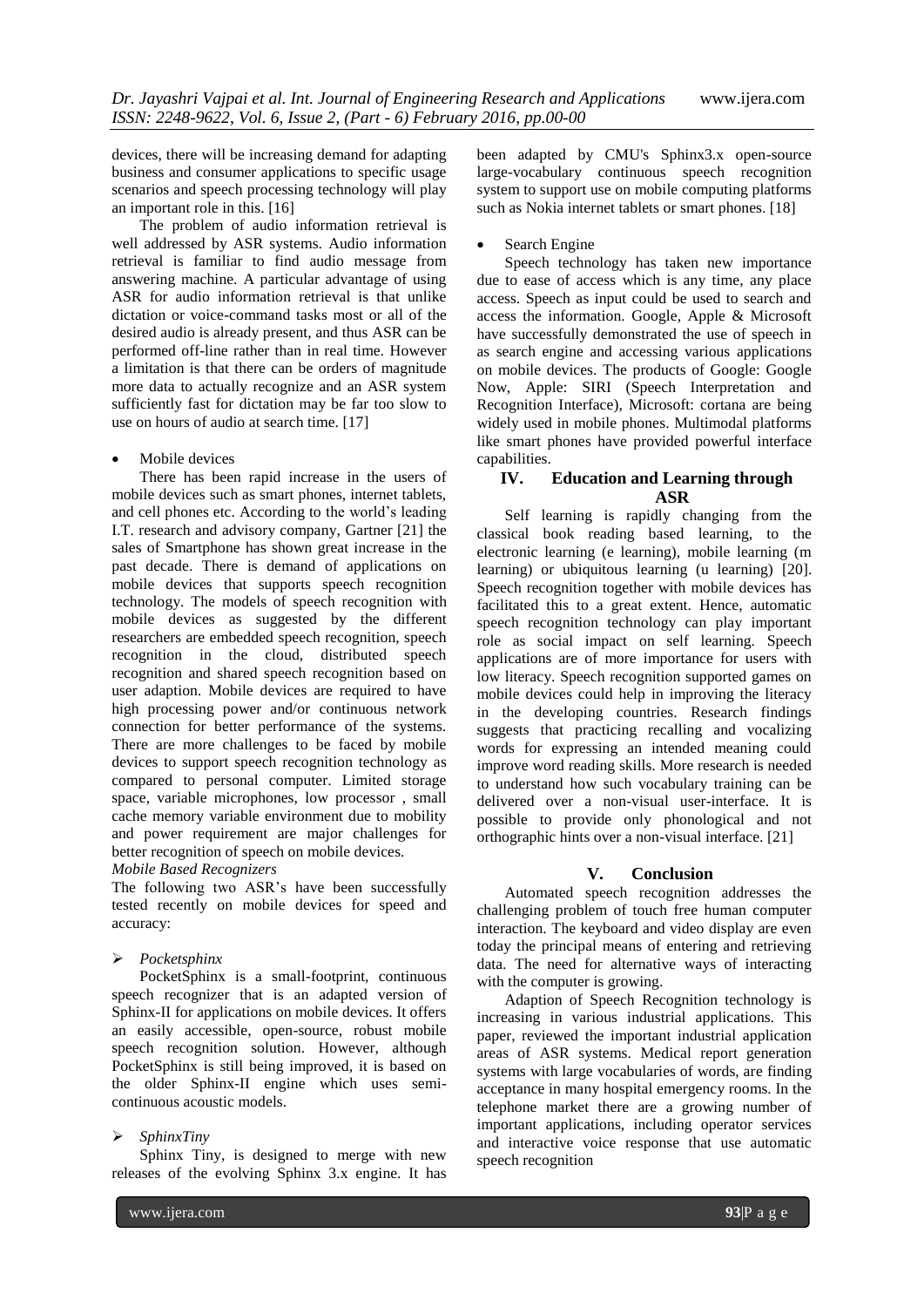Overall, the growth of ASR in industrial applications is being driven by the availability of new products. But other factors, such as cost, integration and acceptance by users, vendors, and applications developers, are important determinants in the penetration of a potential market. Although, the market growth is driven by the availability of new products, other factors, such as cost, integration and acceptance by users, vendors, and applications developers, are important determinants in the penetration of the potential market. Hence vendors are working with users to understand the important human factors issues that affect product use and application. Inexpensive digital signal processing chips for speech and other signal-computing applications have been introduced by several developers and will have a significant impact on the application of speech interface technologies in pricesensitive mass market applications.

Most speech interface technology vendors are working with users to understand the important human factors issues that affect product use and application. Developments in several segments of the automatic speech recognition market reflect trends in speech interface product growth.

However the applications for identification of a person based on his or her voice is a challenging task. Various factors affect the recognition or identification process for automatic, semiautomatic, and human based methods. In the forensic field, the environment and factors affecting performance varies<br>tremendously, relative to the commercial tremendously, relative to the applications. Forensic applications of speaker recognition are to be taken under a necessary need for caution. The speech samples get affected under various conditions. Recording environment, age of speaker, health condition, and emotional state may influence the recognition and identification process. There is need for extraction of important features of speech for improved performance of ASR system. Particularly FASR affecting people's lives demands highest technological standards. [11, 12]

# **VI. Future directions**

The focus of research in improving the ASR systems is presently on making it similar in performance, nature and scope to human auditory processing systems. While speech recognition has improved over the past several years, it has not reached the level of capability and reliability provided by direct communication between humans. Success in speech recognition applications requires an adequate addressing of the limitations in the current technology. Parallel development in the areas of signal processing, computational capabilities of systems, special purpose VLSI hardware for high accuracy real time system implementation and FPGA

techniques will make ASR more accurate and user friendly.

The emergence of high computing mobile devices and cloud computing has given thrust in mobile computing. Speech as a natural input provides a new way to search the web. The combination of a vast amount of data resources, computational resources, and innovation has created an opportunity to make speech as common place and useful as any other input modality on the phone. [19]

# **References**

- [1] Silke Lotterbach, Matthias Peissner, "Voice User Interfaces in Industrial Environments" , available at a state at a state at a state at a state at a state at a state at a state at a state at a state at  $\alpha$ http://subs.emis.de/LNI/Proceedings/Procee dings68/GI-Proceedings.68-121.pdf
- [2] Dr.Shaila.D.Apte, "Speech and audio Processing", Wiley India Publication, 2012
- [3] Octavian Cheng, Waleed Abdulla, Zoran Salcic, "Hardware–Software Codesign of Automatic Speech Recognition System for Embedded Real-Time Applications", IEEE Transactions on Industrial Electronics, Vol. 58, No.3, March 2011
- [4] R.D. Mori , "Computer models of speech using Fuzzy Algorithms" Plenum Press New York 1983
- [5] Michael A. Grasso, "Automated Speech Recognition in Medical Applications", available https://www.google.co.in/url?sa=t&rct=j&q =&esrc=s&source=web&cd=1&ved=0ahUK Ewj64pb0pafLAhVDjo4KHfDuAewQFggf MAA&url=http%3A%2F%2Fciteseerx.ist.p su.edu%2Fviewdoc%2Fdownload%3Fdoi% 3D10.1.1.76.9240%26rep%3Drep1%26type %3Dpdf&usg=AFQjCNHH51m5EfB3kIhJp dxwSKhxTFyGsg&sig2=h0MHTadcfE9- F2tVWwWvtQ
- [6] AndreasMaier, Tino Haderlein, "Automatic Speech Recognition Systems for the Evaluation of Voice and Speech Disorders in Head and Neck Cancer", EURASIP Journal on Audio, Speech, and Music Processing Volume 2010, Article ID 92695
- [7] Anna Pompili, Alberto Abad, "VITHEA: On-line therapy for aphasic patients exploiting automatic speech recognition", available at www.inescid.pt/pt/indicadores/Ficheiros/8416.pdf
- [8] J.A.Oberteuffer, "Commercial applications of speech interface technology: An industry at the threshold", in Proceedings of National Academy of Sciences of the USA. Vol. 92, 1995